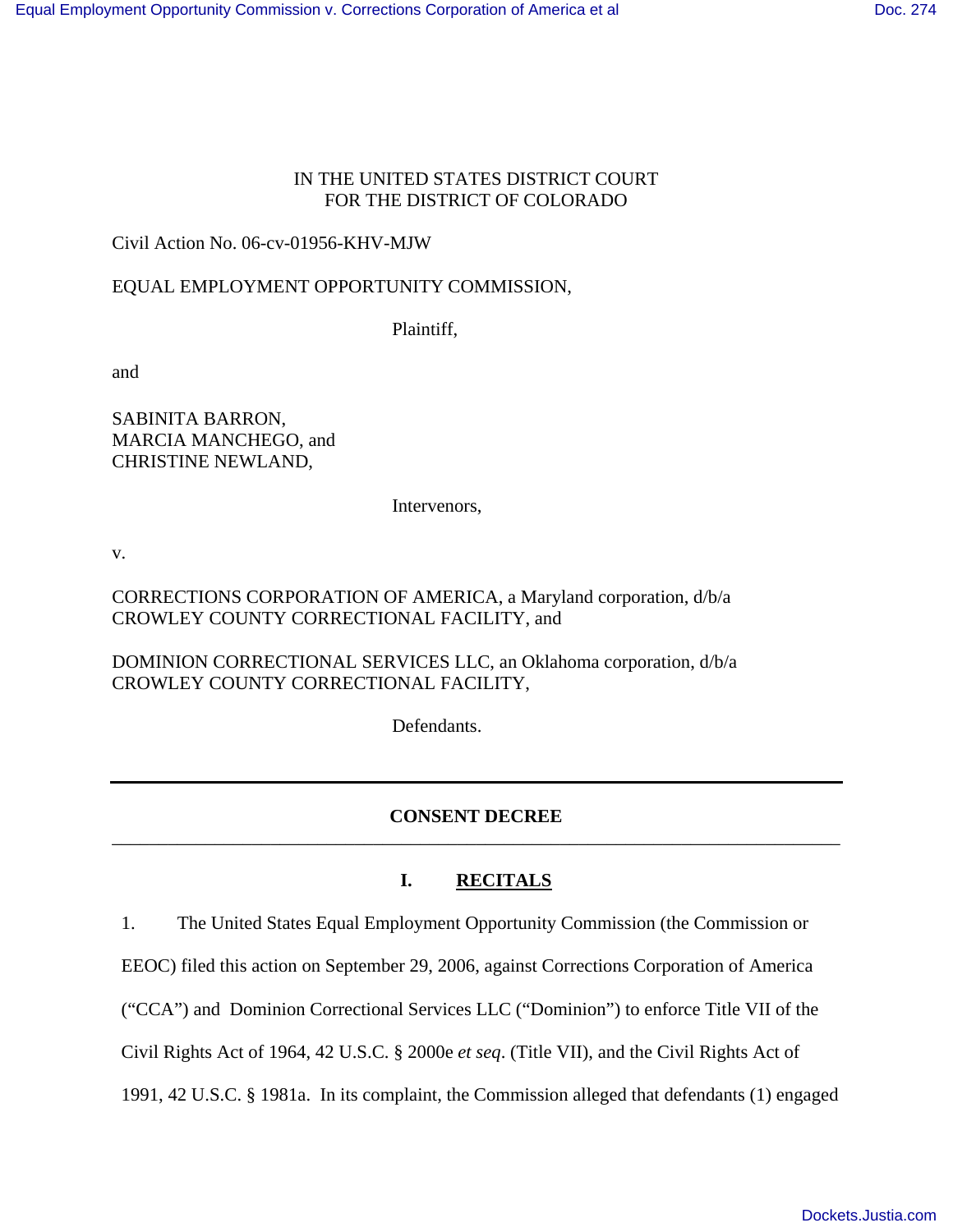in an unlawful pattern or practice of maintaining a hostile work environment based on gender in violation of Title VII and the Civil Rights Act of 1991, 42 U.S.C. § 1981a, and (2) engaged in an unlawful pattern or practice of retaliating against employees for complaining about discrimination or otherwise engaging in protected activity in violation of Title VII and the Civil Rights Act of 1991, 42 U.S.C. § 1981a. The Commission seeks appropriate relief for Marcia Manchego, Christine Newland, Sabinita Barron, and a class of similarly situated women who were adversely affected by such practices (hereafter referred to collectively as "class members"). EEOC contends that defendants discriminated against these individuals because of their gender, female, by subjecting them to sexual harassment and a hostile work environment, by failing to take prompt remedial action intended to eliminate sexual harassment, and by retaliating against Manchego, Newland, and a class of similarly situated women for complaining about a hostile work environment, all in violation of Title VII. On November 28, 2006, Sabinita Barron, Marcia Manchego, and Christine Newland moved to intervene in this matter. The court granted the motion to intervene on November 28, 2006.

2. Defendants deny the allegations in this lawsuit and specifically deny all allegations that they unlawfully harassed or retaliated against any class member or intervenor and that they created or tolerated a hostile work environment in violation of Title VII. Defendants agree to the consent decree solely to avoid the cost and uncertainties of trial and to buy their peace. No statement in this agreement constitutes, nor should it be construed to constitute, an admission of wrongdoing.

3. Defendant Dominion is defunct and not engaged in any business.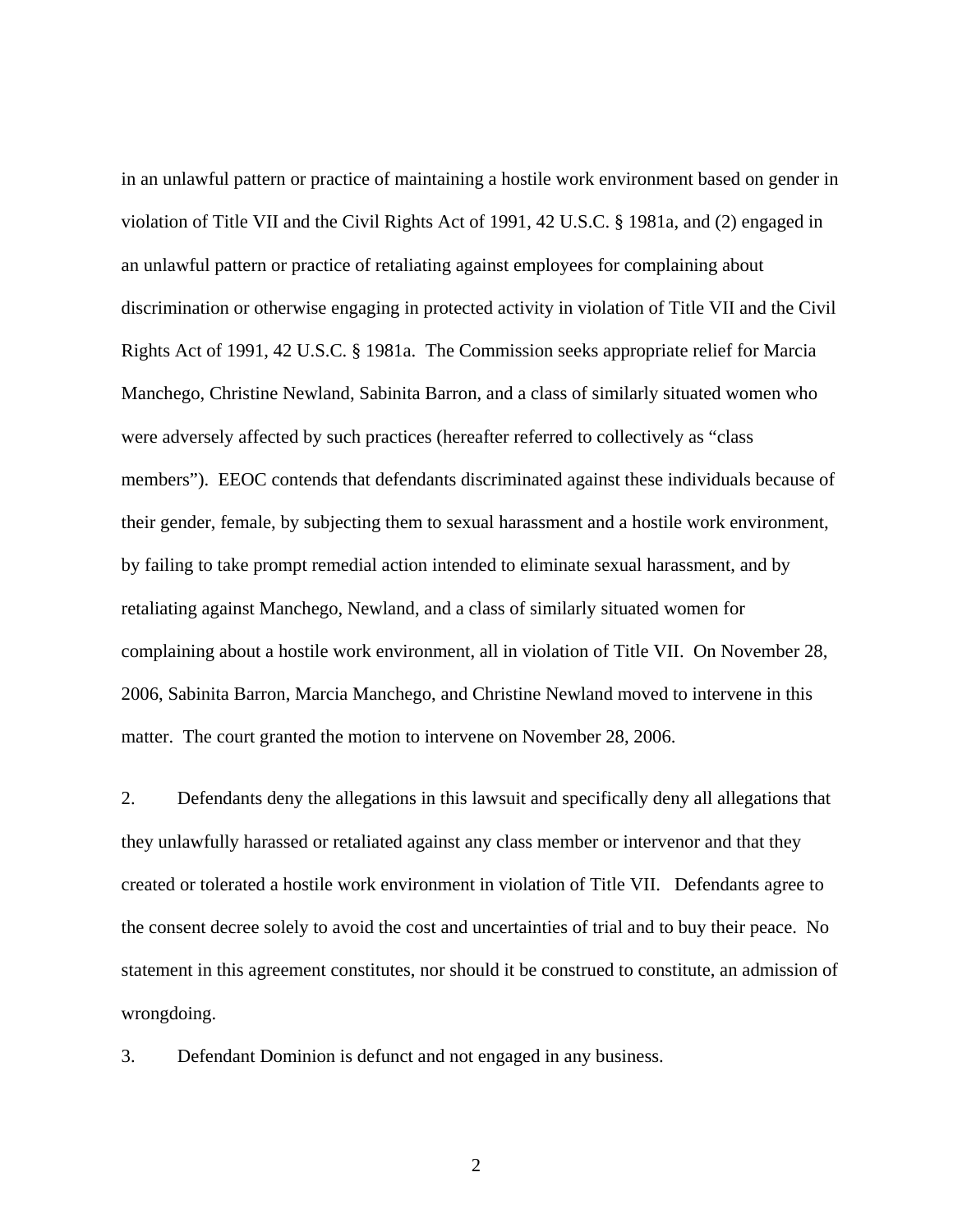4. The parties agree the court has jurisdiction over this action and waive their rights to a hearing, the entry of findings of fact and conclusions of law, and a trial by jury. This Court shall retain jurisdiction over this action for the duration of the decree, during which the EEOC may petition this court for compliance with this decree. Should the court determine that either defendant has not complied with this decree, appropriate relief may be ordered.

5. The parties agree that this consent decree is fair, reasonable, equitable, and does not violate the law or public policy.

6. In the interest of resolving this action and as a result of comprehensive settlement negotiations, the parties agree that this action should be finally and completely resolved in accordance with the terms of this consent decree.

THEREFORE, it is hereby ORDERED, ADJUDGED, and DECREED:

#### **II. GENERAL**

7. This decree resolves all claims of the EEOC and intervenors against defendants in this lawsuit, including, without limitation, claims for back pay, front pay, compensatory and punitive damages, interest, injunctive and equitable relief, and attorney's fees and costs. EEOC and intervenors agree that they shall not appeal the summary judgment entered against them and in favor of Dominion Correctional Properties, LLC and Dominion Venture Group on March 12, 2009.

8. Each party shall bear their own costs and attorney's fees incurred in this action, except as otherwise stated in this decree.

9. The parties agree to entry of this consent decree and judgment subject to final approval by the court.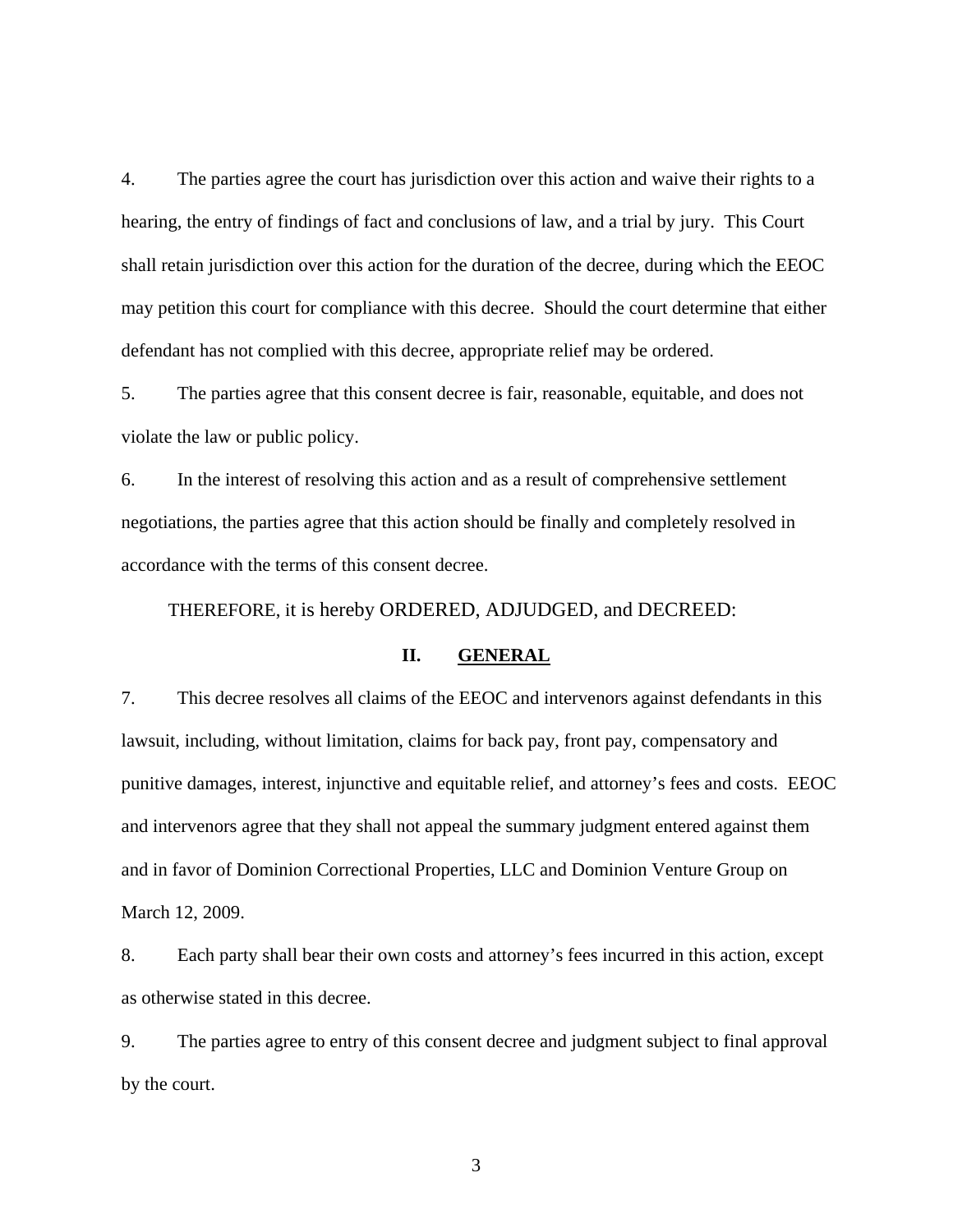10. This decree may be executed in more than one counterpart, each of which shall be deemed as original, but all of which shall constitute one and the same instrument. In addition, facsimile signatures shall be deemed as valid as original signatures.

11. Defendant Dominion agrees that it will not engage in the business of operating prisons in the State of Colorado for the term of this decree.

#### **III. SCOPE AND DURATION**

12. Except as provided in paragraph 11 above, the geographical scope of this decree is limited to the Crowley County Correctional Facility in Olney Springs, Colorado ("CCCF"). 13. This decree takes effect upon the date it is entered by the court and expires of its own accord three years from the date the Court enters this decree or the date on which CCA no longer operates or manages the CCCF, whichever occurs sooner.

#### **IV. MONETARY RELIEF**

14. Judgment is entered in favor of the EEOC and intervenors and against the defendants in the amount of one million three hundred thousand dollars (\$1,300,000). This amount includes payment for attorneys' fees incurred in this action.

15. Defendants shall distribute the judgment amount separately to each class member by check and in accordance with the allocation set out in Exhibit A. The total amount due shall not exceed the amount of judgment in paragraph 14. These payments represent settlement of all back pay, compensatory damages, and other monetary claims in this action and shall be distributed as set forth in the allocation provided by the EEOC. Defendants shall make no deductions from the amounts set forth as compensatory damages. Within the time period required by law, defendants shall issue United States Internal Revenue Service 1099 forms for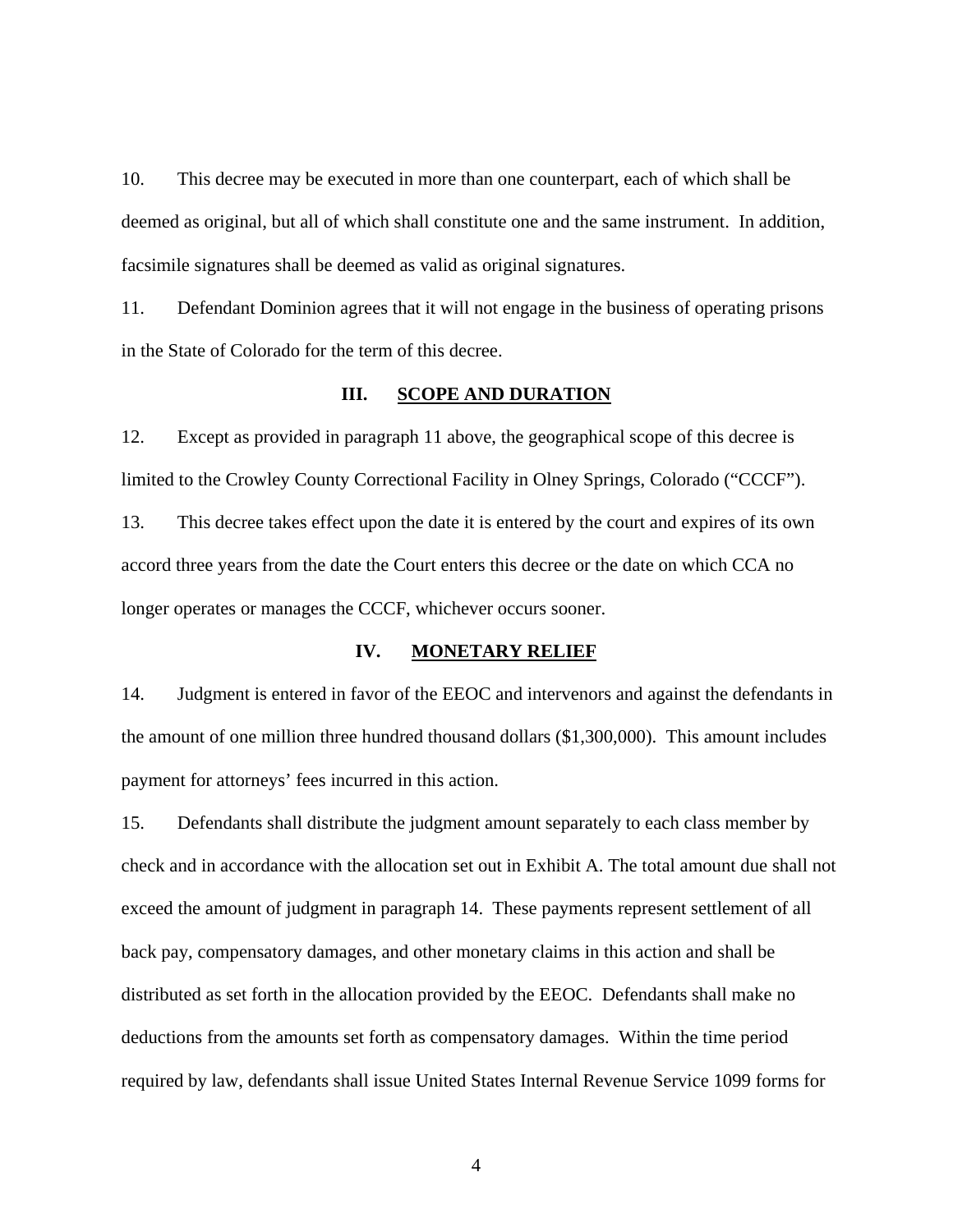all payments designated as compensatory damages. Defendant CCA will withhold taxes as required by law from amounts on Exhibit A designated as wages with respect to class members it employed. Within the time period required by law, defendant CCA shall issue United States Internal Revenue Service W-2 forms for all payments designated as wage damages with respect to the class members it employed.

16. Defendants shall mail the checks directly to each class member and intervenor at the addresses supplied by the EEOC.

17. Payments required by this section are due within 30 calendar days after the defendants receive the address for each intervenor and class member from the EEOC and the court has entered this decree, whichever is later.

18. Within five business days of issuance of the settlement checks, each defendant shall furnish a copy of each check it issued and any related correspondence to the Regional Attorney, Equal Employment Opportunity Commission, 3300 N. Central Avenue, Suite 690, Phoenix, Arizona 85012.

19. Defendants will not condition the receipt of monetary relief on any class member's agreement to: (a) keep the terms of this decree confidential; (b) waive her statutory right to file prospectively a charge with any federal or state anti-discrimination agency; or (c) refrain from applying for employment at defendants' facilities. Defendant Dominion ceased operating the CCCF on January 17, 2003. Because charges of discrimination must be filed within 300 days of the last alleged discriminatory act, the parties agree that any charges filed after the date of this decree and based on conduct that occurred during any of the class members' employment would be untimely and subject to dismissal.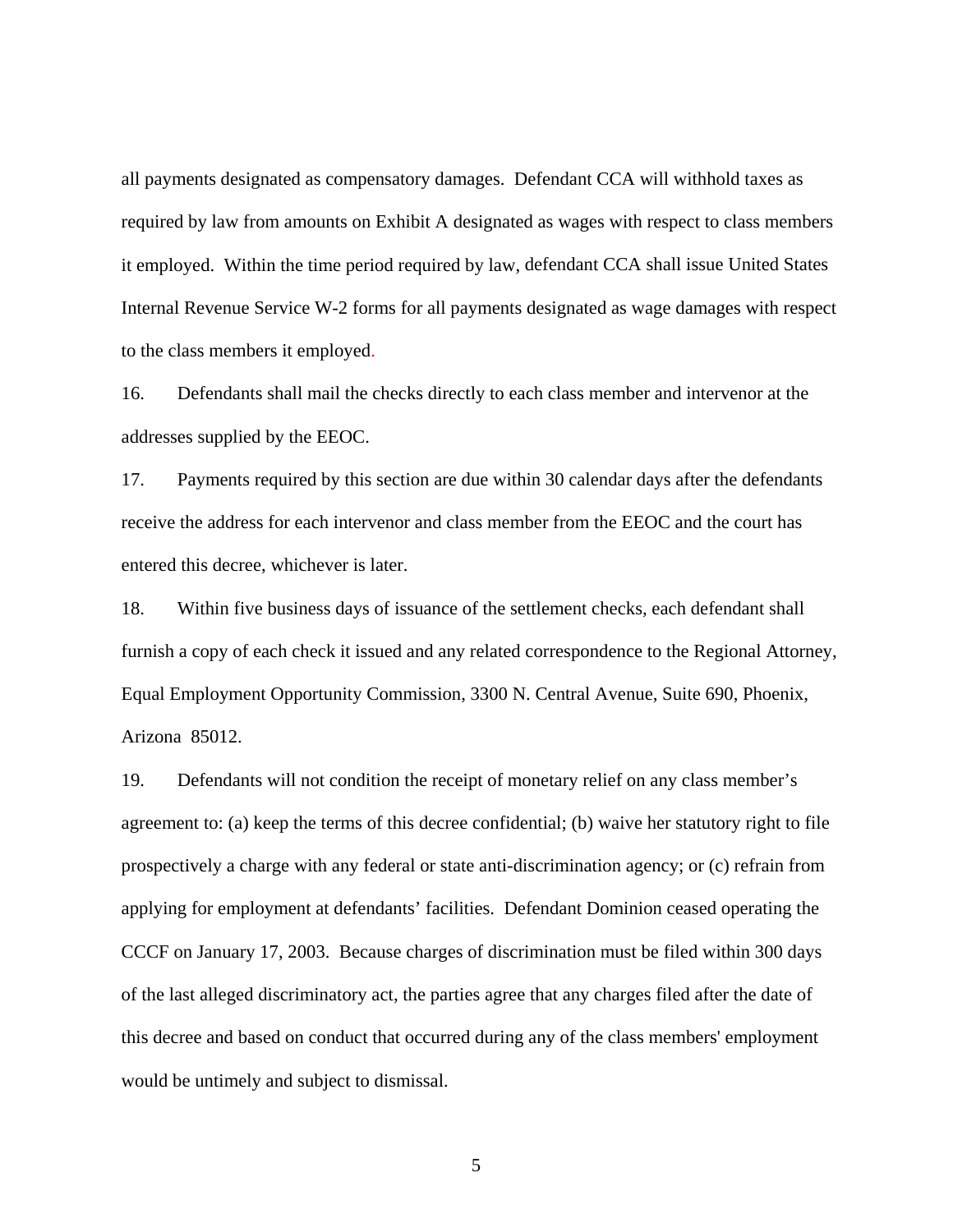20. Each defendant shall mail its respective letter attached to this decree as Exhibits B or C to each class member the defendant employed, except that neither defendant need send a letter to any class member it employed who did not bring direct claims against it in this action. These letters shall be mailed within 30 days after the defendants receive class member addresses from the EEOC and the court has entered the decree, whichever is later.

#### **V. INJUNCTIVE RELIEF**

21. CCA and its officers, agents, employees, and all persons in active concert or participation with it, are enjoined for the duration of the decree from (a) discriminating against any employee by means of a gender-based hostile work environment and/or sexual harassment and (b) retaliating against any employee because he or she (i) opposed discriminatory practices based on a gender-based hostile work environment and/or sexual harassment made unlawful by Title VII, (ii) filed a charge or is assisting or participating in the filing of a charge of sexual harassment, or (iii) assisted or participated in an investigation or proceeding brought under Title VII based on gender-based hostile work environment, sexual harassment or retaliation.

#### **VI. OTHER RELIEF**

22. Personnel files – Within 30 days from the date the Court approves this Consent Decree, CCA shall expunge from the personnel files of each class member employed by CCA and all personnel files of class members in its possession, all references, if any, to the charges of discrimination filed against defendants in this action and her participation in this action, all disciplinary actions resulting in suspensions, and all records related to an involuntary termination, if any. CCA may provide any such documents to its legal counsel for retention. The obligation to expunge suspension and involuntary termination documents does not apply to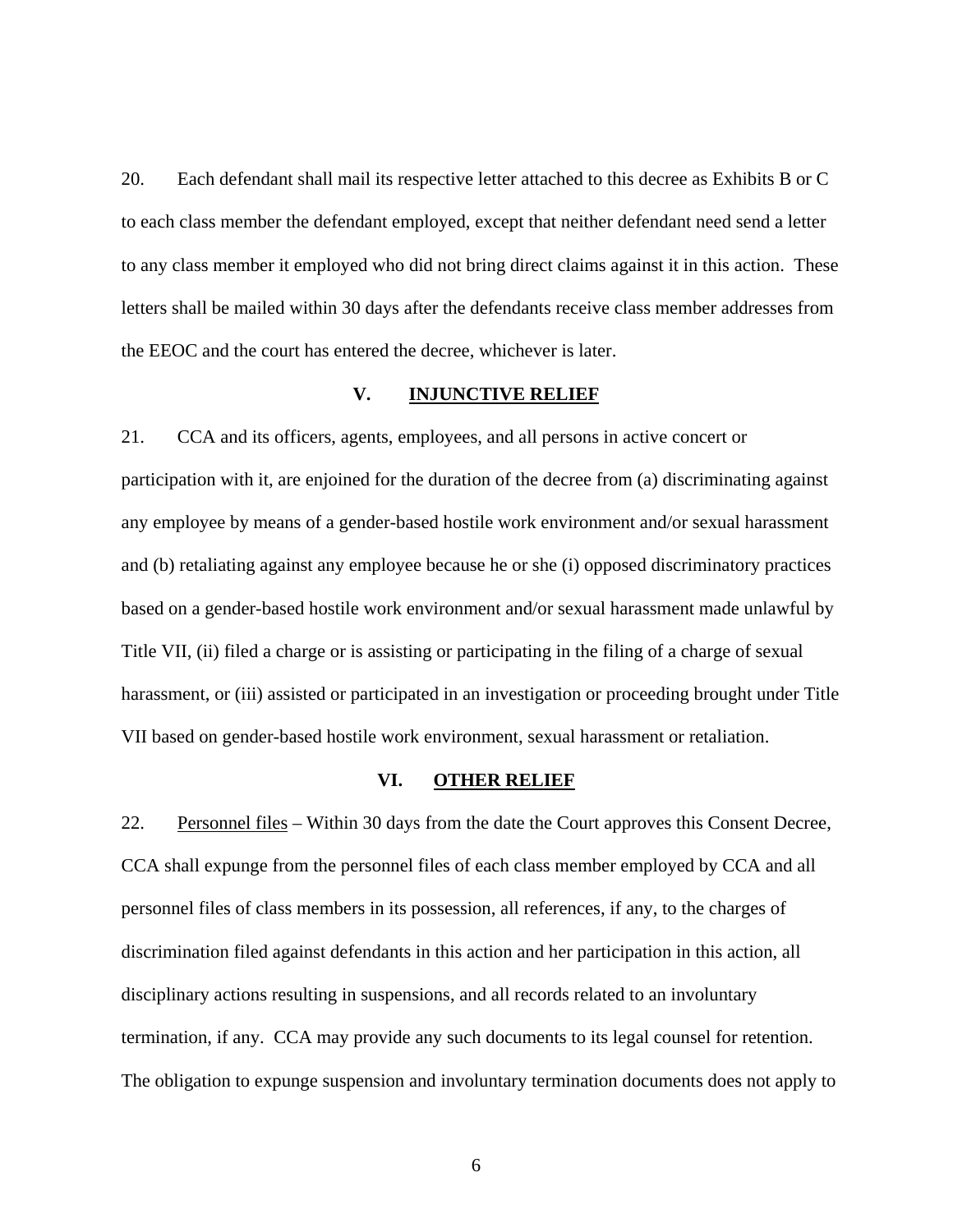any intervenor or class member whose suspension or involuntary termination occurred after September 29, 2006.

23. Resignation - Class members or intervenors whom CCA discharged from employment on or before September 29, 2006, may, within 30 days of entry of this decree, submit to the Warden at the CCCF a letter of resignation. The letter shall simply state that the class member resigns her employment from CCA effective the date of her discharge. CCA will place any such resignation letter in the class member's personnel file and remove from the file any documents related to the class member's discharge. CCA may provide any of the removed documents to its legal counsel for retention.

24. Defendant Dominion agrees that if Dominion Venture Group or any related company is contacted for references regarding any of the class members, they shall state, "Dominion Correctional Services, LLC is not in business and we do not provide references."

25. References – Within 30 days of entry of this decree, CCA will provide class members it employed a letter that states the class member's dates of employment with CCA, positions held, and salary or wage at the time the class member's CCA employment ended. In the event CCA receives a class member's waiver and release from a government employer that permits CCA to disclose the class member's employment records to the prospective employer, and the government employer requests all employment records (as opposed to just requesting the personnel file) for the class member, CCA may provide the prospective governmental employer, without violating this decree, any document removed from the class member's file pursuant to paragraph 22. If CCA does provide these documents, it shall provide the removed documents separately with a cover sheet indicating that discipline or termination was reversed.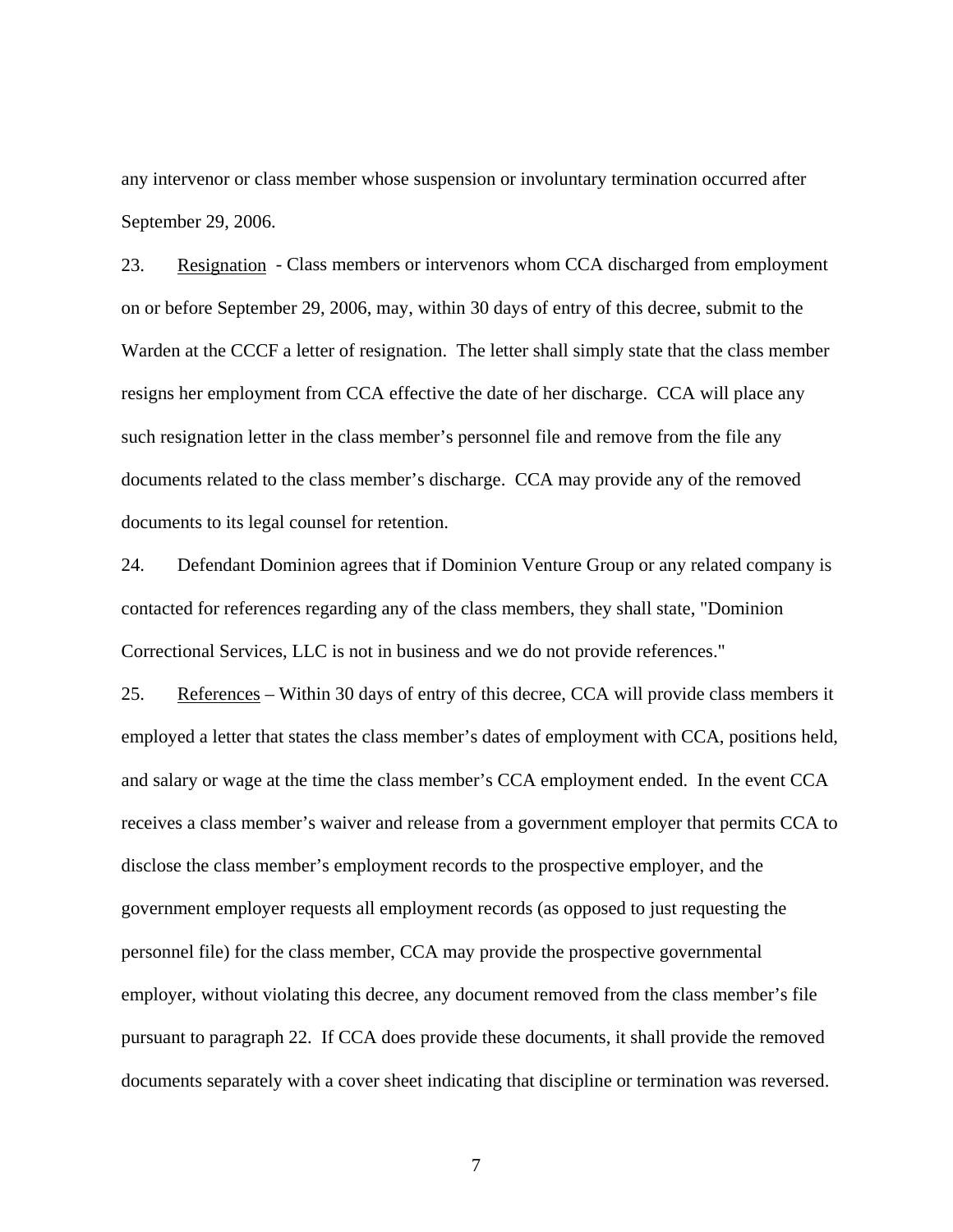CCA shall also include in its disclosure any class member letter of resignation submitted to CCA in accordance with paragraph 23.

26. Policy - CCA shall maintain policies and practices that help assure a work environment free from sexual harassment of their employees and that allow employees to raise concerns or complaints without retaliation about matters, whether alleged, perceived, or actual, made unlawful by Title VII. CCA shall also maintain its 1-800 number for reporting complaints during the term of this decree.

27. Notice - CCA shall post for the duration of this decree, in a prominent place frequented by its employees at the CCCF, the notice attached as Exhibit D. The notice shall be the same type, style, and size as Exhibit D.

#### **VII. TRAINING**

28. CCA shall provide training on sexual harassment and retaliation in accordance with the terms set forth in this Section VII.

29. CCA shall retain and pay for a training consultant who shall provide consultation and training for a period of three years from the date of this decree. This training consultant shall be an attorney specializing in the field of employment discrimination law. CCA agrees to provide the EEOC the name and qualifications of the individual who will conduct the training. CCA will obtain the EEOC's approval of the trainer, which approval will not be unreasonably withheld. During each of the next three years, the training consultant shall conduct one live training session each year. In addition, the individual responsible for receiving complaints through CCA's 1-800 number shall attend the training and introduce herself and discuss her role in the complaint process and the purpose and availability of the 1-800 number for reporting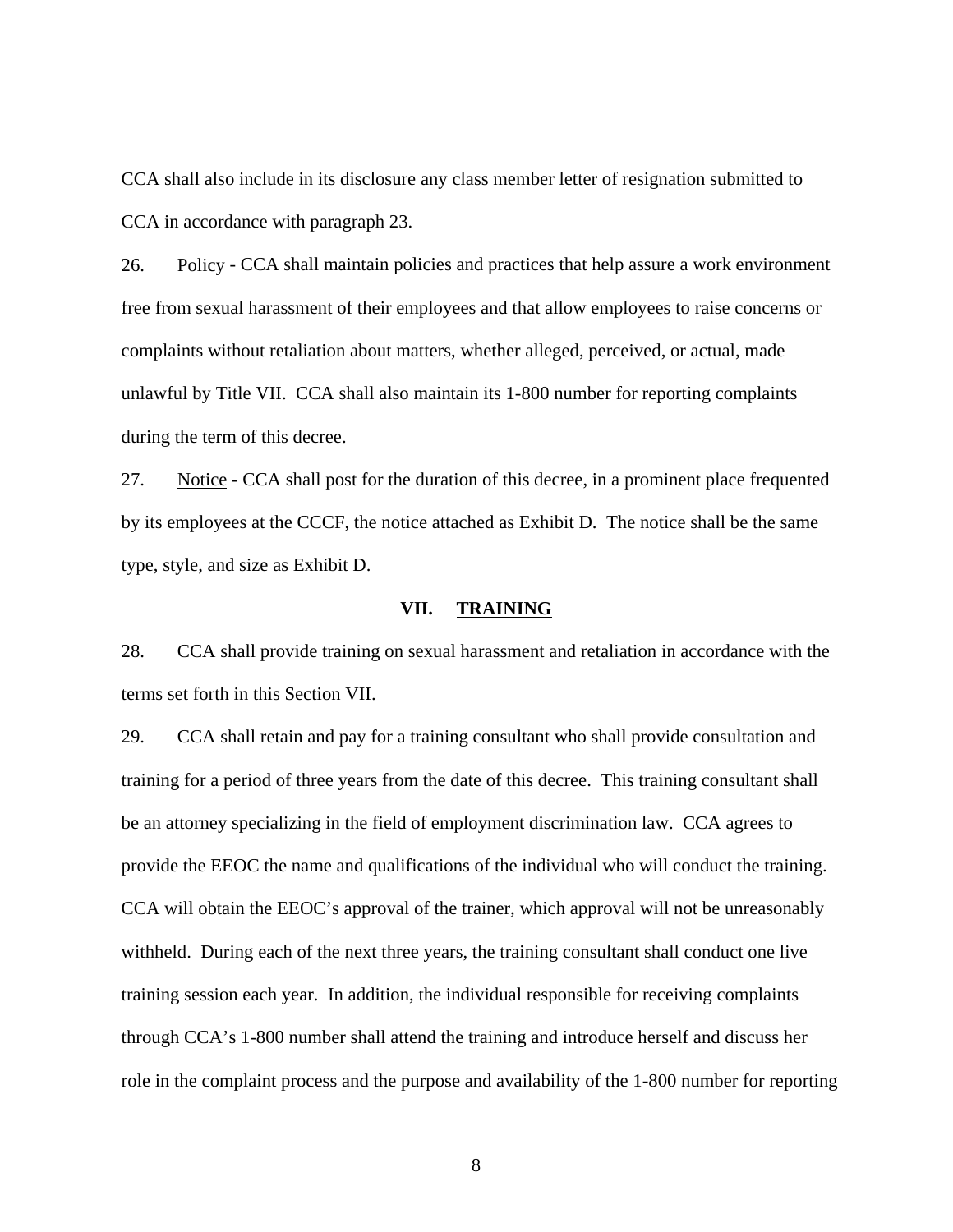complaints. These training sessions will be focused on how to identify, report, and document sexual harassment and retaliation in the workplace. A training session held during the first year shall be videotaped and may be used in subsequent training occurring after three years have passed. All active CCA employees at the CCCF shall attend the live training sessions in each of the three years. CCA may, at its election, use videotaped sessions to accommodate staffing needs. In addition to the three live sessions discussed above, during the term of this decree, a videotape of the training shall be shown to each class of the academy as a condition of graduation from CCA's new hire training academy. CCA shall be responsible for any additional costs to provide such videotaped sessions.

30. All CCCF human resources and managerial staff (including, but not limited to, lieutenants, sergeants, captains, unit managers, chiefs of security, assistant wardens, wardens, and investigators) will be provided with at least two hours of training on preventing, identifying, reporting, and responding to sexual harassment and retaliation in the workplace. Employees who are assigned to investigate sexual harassment or retaliation allegations or complaints will also be trained on conducting such investigations.

31. The training required by this section during the first year shall be conducted within four months of the entry of this decree. For the second and third years, the training session shall be conducted between ten (10) and thirteen (13) months after the completion of the preceding session.

32. The live training sessions required by this section shall be no less than ninety (90) minutes, plus fifteen (15) to thirty (30) minutes of time set aside for questions and answers. All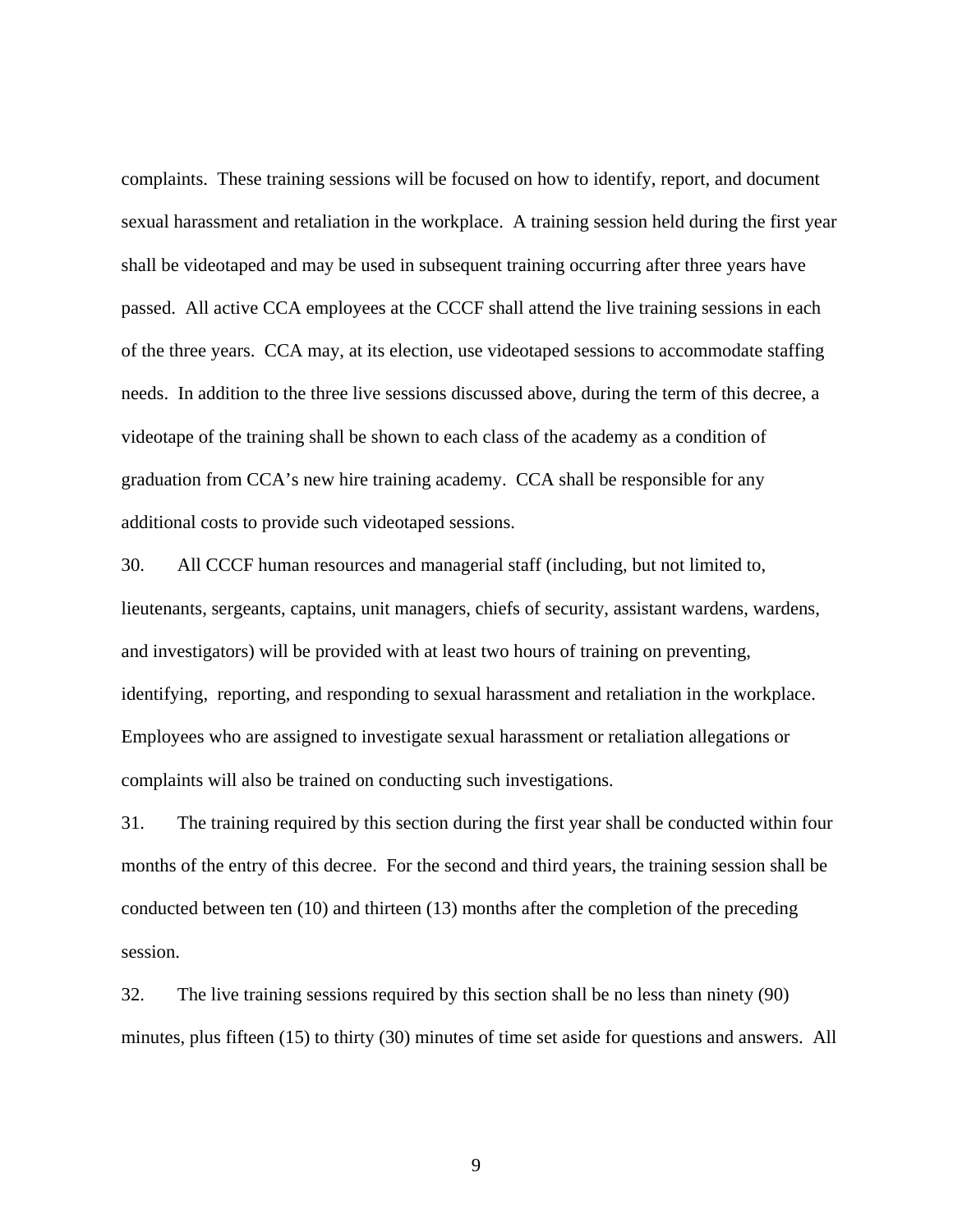personnel attending any of the seminars or training shall sign a registry of attendance. CCA shall retain these registries for the duration of this decree.

33. The training shall cover what constitutes sexual harassment and retaliation; that sexual harassment and retaliation in the hiring, firing, compensation, assignment, or other terms, conditions, or privileges of employment violates Title VII; how to prevent sexual harassment and retaliation; how to provide a work environment free from sexual harassment and retaliation; and to whom and by what means employees may complain if they feel they have been subjected to sexual harassment or retaliation in the workplace. The session shall also review and explain CCA's policies prohibiting sexual harassment and retaliation in the workplace.

34. During the live training sessions required by this Section, the warden shall speak to the employees about the discipline that will be taken against supervisors, managers, and employees who commit acts of sexual harassment or retaliation or allow sexual harassment or retaliation to occur in the workplace, the importance of maintaining an environment free of sexual harassment and retaliation, and CCA's policy in regard to sexual harassment and retaliation.

#### **VIII. POLICIES**

35. CCA shall maintain a written policy concerning sexual harassment and retaliation that conforms to the law. The policy CCA maintains during the duration of this decree shall contain at a minimum:

- A. A clear commitment to a workplace free of sexual harassment and unlawful retaliation;
- B. Definitions of sexual harassment, both *quid pro quo* and environmental, and retaliation, with relevant examples;
- C. Encouragement of persons who believe they have been harassed or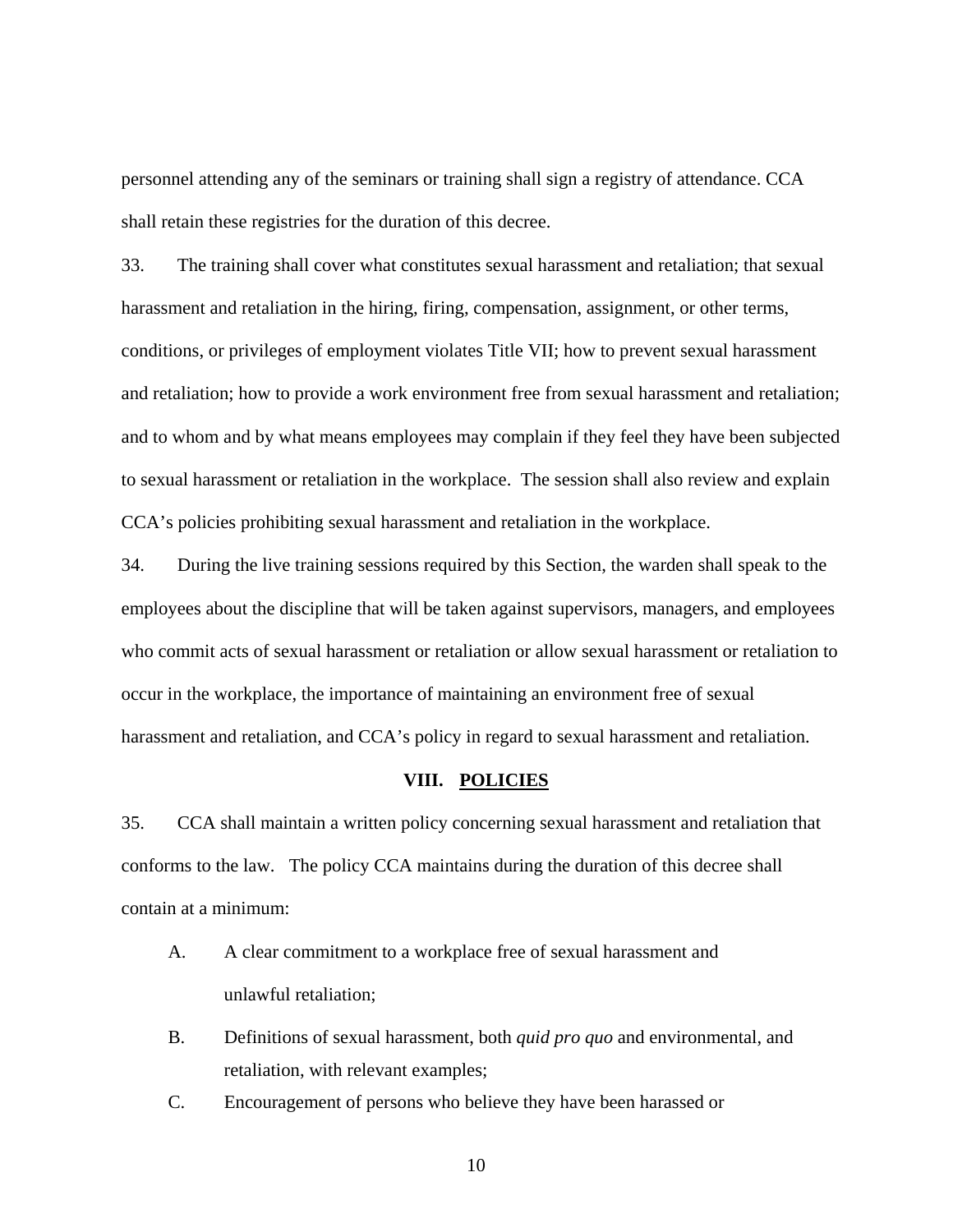subjected to retaliation to come forward;

- D. A description of the consequences, up to and including termination, that may be imposed upon violators of the policy;
- E. A promise of confidentiality to the extent feasible for persons who report that they have been harassed or retaliated against;
- F. An assurance of non-retaliation for witnesses of sexual harassment and persons who report they have been sexually harassed;
- G. That sexual harassment by all persons, including management officials, supervisors, vendors, suppliers, third parties, and customers is prohibited and will not be tolerated;
- H. The identification of specific employee positions, with telephone numbers, to whom employees who have observed sexual harassment or have been sexually harassed or retaliated against can report the sexual harassment, including a written statement that the employee may report the harassment to designated persons outside their chain of management;
- I. That employees who discuss sexual conduct or tell sexual jokes while at work may be in violation of CCA's policy and subject to discipline;
- J. Employees who view pornography in the workplace other than for job-related purposes may be in violation of CCA's policy and subject to discipline;
- K. That physical contact of a sexual nature between employees is prohibited on CCA's premises;
- L. Assurances that CCA will investigate sexual harassment and retaliation allegations promptly by appropriate investigators and that CCA will remedy any violations of its policy the investigation reveals;
- M. CCA's sexual harassment and retaliation policy shall be distributed to each current employee within sixty (60) days of the entry of the decree. These policies shall be distributed to all new employees when hired and reissued to each employee once a year for the term of this decree. These policies also shall be posted in a prominent place frequented by the employees.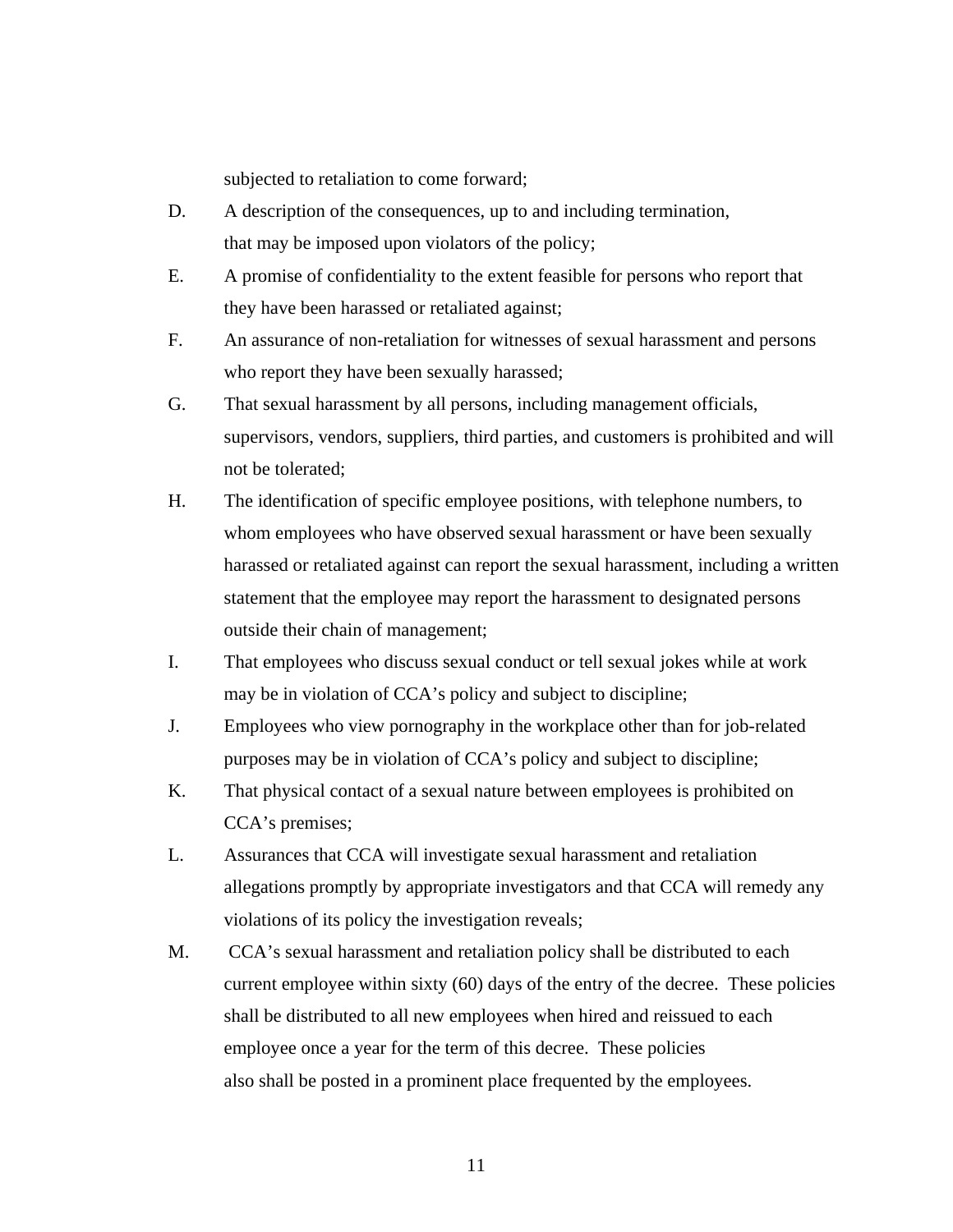36. CCA shall inform employees with supervisory authority that failure to enforce the sexual harassment and anti-retaliation policy may result in disciplinary action. CCA shall institute a procedure which evaluates all employees with supervisory roles on their performance in responding to complaints of sexual harassment and retaliation. Each of these employees shall be advised that the failure of such an employee to enforce the sexual harassment and antiretaliation policy may result in disciplinary action.

#### **IX. INVESTIGATIONS**

37. CCA shall promptly and appropriately respond to all complaints of sexual harassment and retaliation. The response must include a finding of whether sexual harassment or retaliation occurred or whether it was unsubstantiated; a credibility assessment, if necessary; interviews of all alleged victims and witnesses identified; and a detailed report of the investigation. In the event CCA concludes that its sexual harassment or retaliation policy was violated, it shall take prompt and appropriate corrective and remedial action.

38. CCA shall not retain documents related to any sexual harassment or retaliation investigation in the personnel file of any employee who complains of harassment or retaliation. All disciplinary actions taken against employees for violation of CCA's sexual harassment or anti-retaliation policy will be retained in that employee's personnel file where a violation is found and discipline is imposed.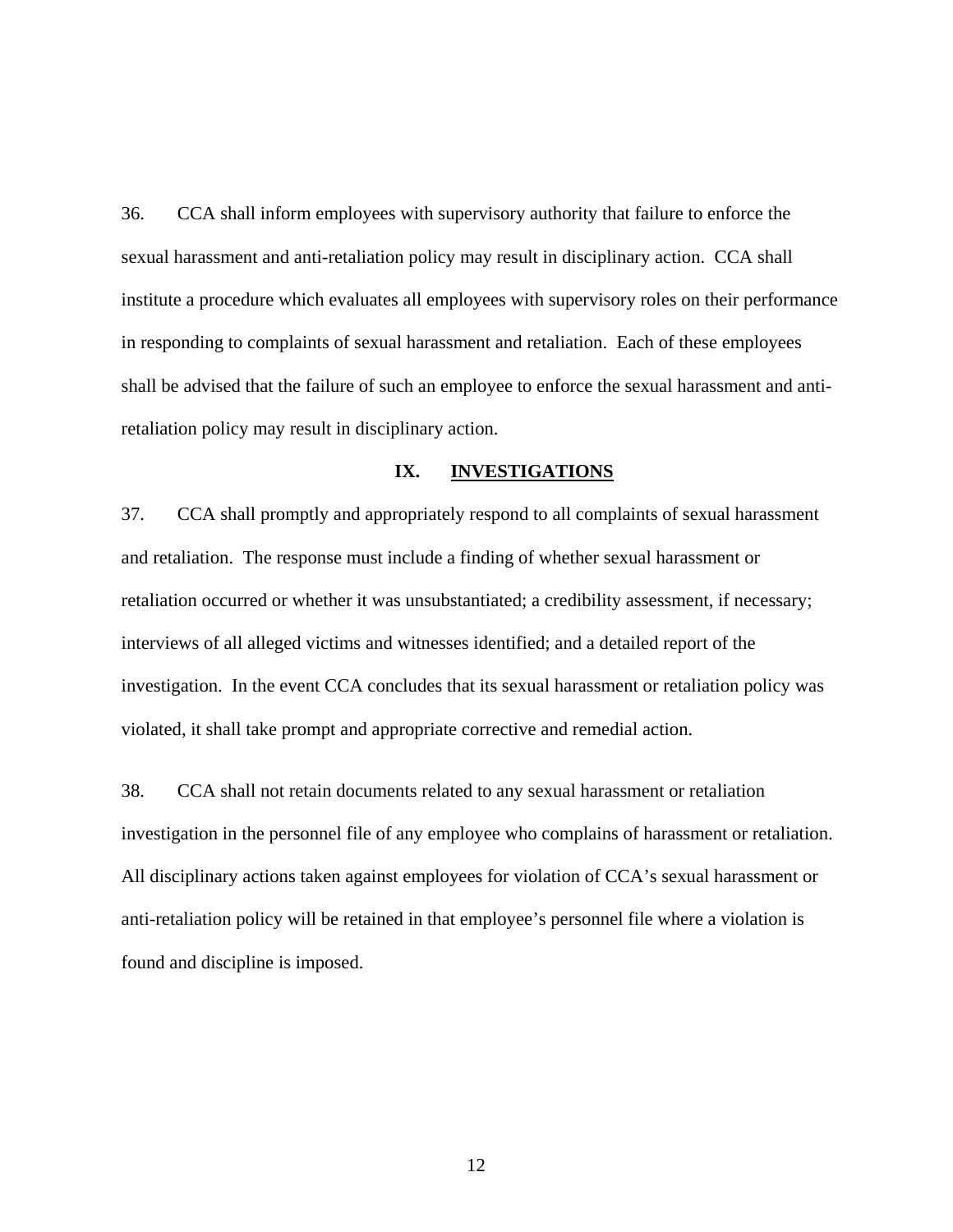39. During the duration of this decree, the CCCF warden shall report to CCA's ethics compliance office all complaints of a serious violation of CCA's sexual harassment or retaliation policy. A "complaint of a serious violation" means:

- A. A complaint that includes allegations of physical conduct of a sexual nature in the workplace;
- B. a complaint that includes allegations of *quid pro quo* sexual harassment;
- C. a complaint that includes allegations of repeated sexual advances, requests for sexual favors, and other verbal conduct of a sexual nature if the complaint is the second complaint against the same person.

40. CCA's ethics compliance office shall assign an experienced investigator to investigate all such serious complaints. The investigator must not be employed by CCA at the CCCF, but may be a CCA employee employed at CCA's headquarters or other facility. CCA may also engage the services of an outside investigator.

41. The investigation shall be conducted in accordance with paragraph 37.

#### **VII. REPORTS TO EEOC**

42. CCA shall report in writing to the Regional Attorney of the Commission's Phoenix District Office at 3300 North Central Avenue, Suit 690, Phoenix, Arizona 85012, beginning six (6) months from the date of the entry of this decree, and thereafter every twelve months for the duration of the decree, the following information:

- A. Any changes, modifications, revocations, or revisions to its policies and procedures that concern or affect the subject of sexual harassment and retaliation;
	- 13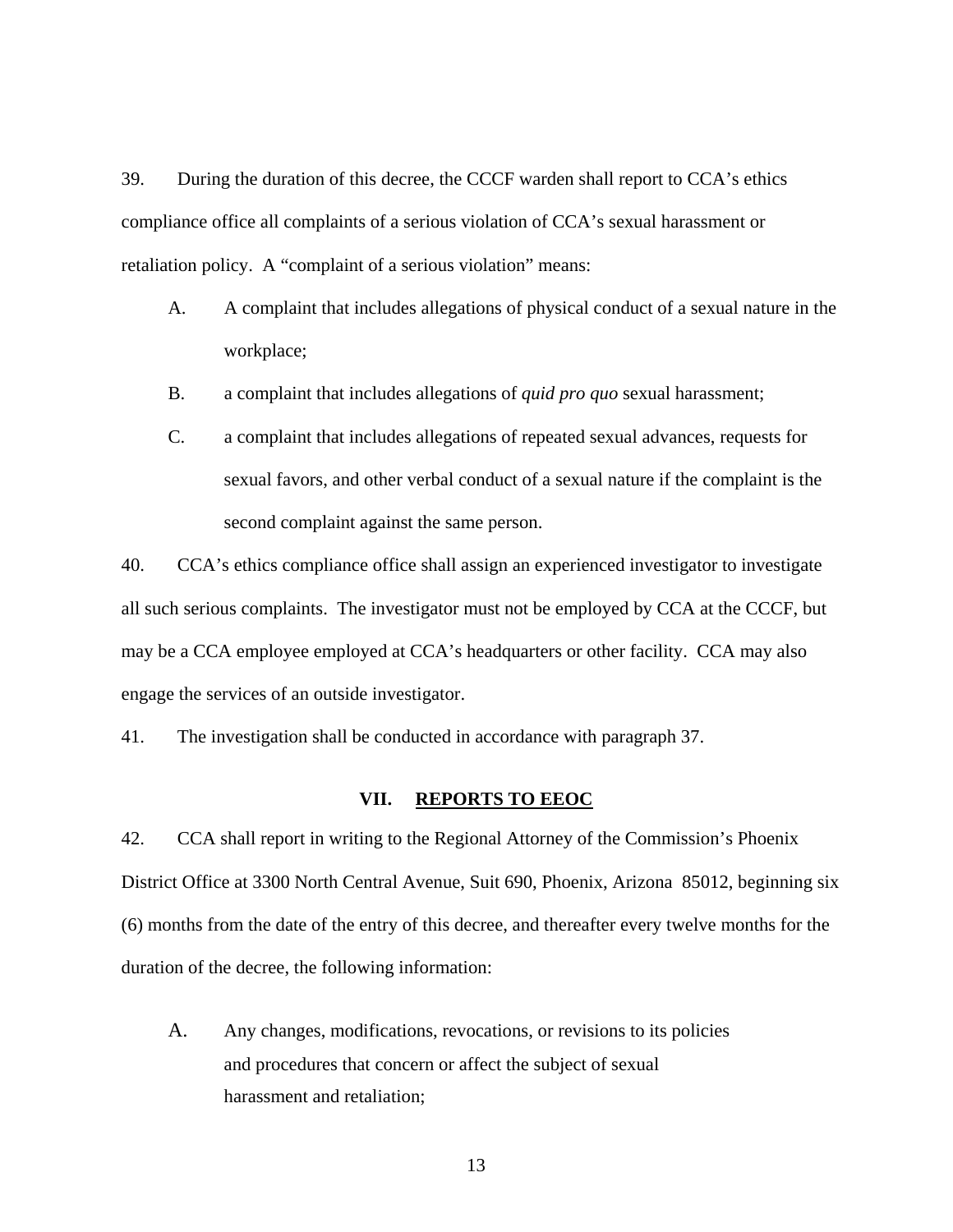- B. A copy of the videotaped training, which may be a copy of the training without an audience;
- C. The name, address, position, and telephone number of any CCA employee employed at the CCCF who has brought allegations of sexual harassment or retaliation against any CCA personnel at the facility, formal or informal (including complaints to the 1-800 number) as defmed in paragraph 39, along with a description of the general nature of the allegations, the investigation date(s), and a description of any corrective action taken.
- D. The registry of persons attending the training required Section VII.
- E. Confirmation that the notice required in paragraph 27 was posted and the locations where it was posted, and that the expungement from the class members' personnel files required in paragraph 22 took place, the date of the expungement, and identification of the specific documents expunged.

#### SO ORDERED.

s/ Kathryn H. Vratil

United States District Court Judge

October 1, 2009

Date

#### **APPROVED AS TO FORM AND CONTENT**

EQUAL EMPLOYMENT OPPORTUNITY COMMISSION By: Date: Regional Attor

30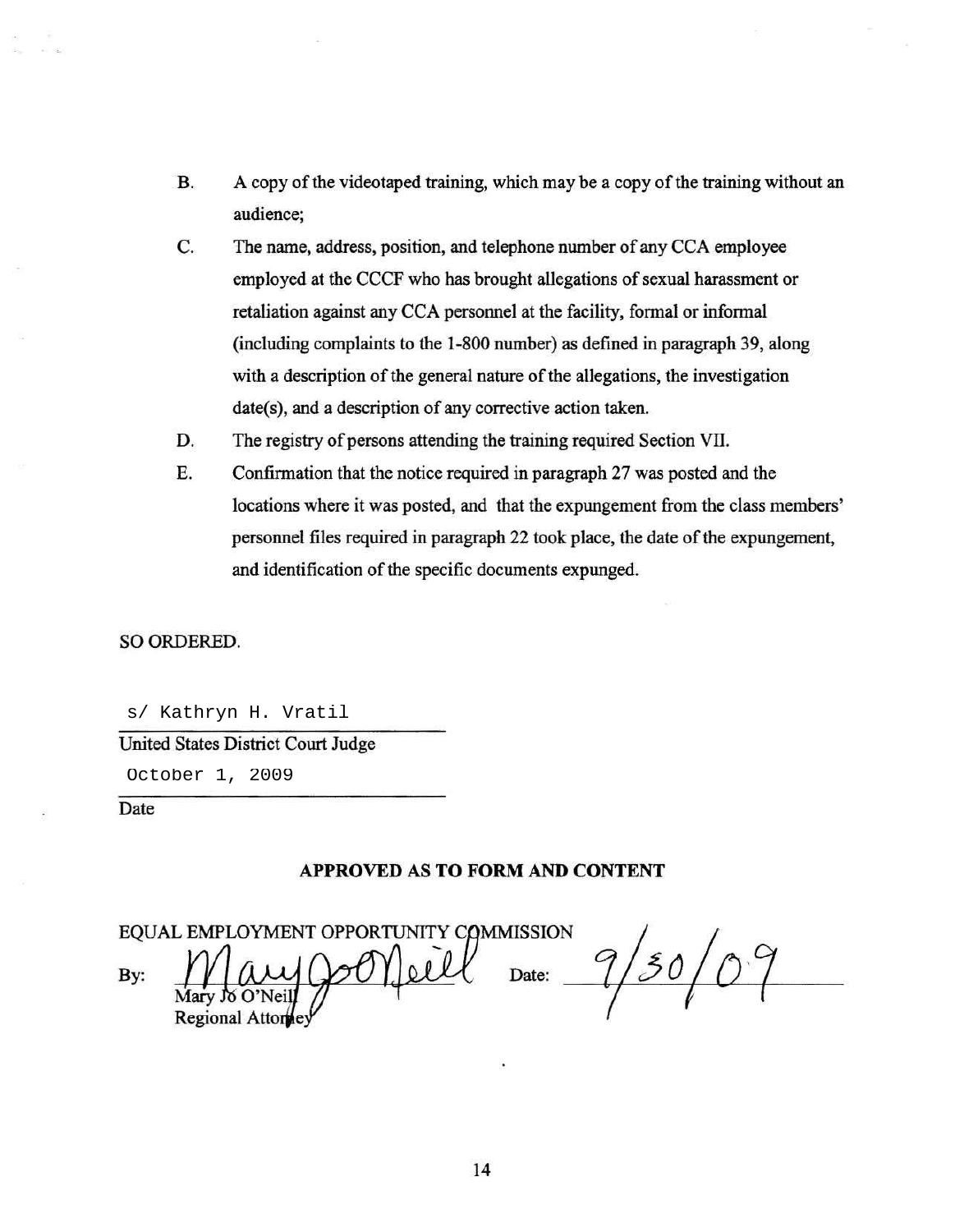CORRECTIONS CORPORATION OF AMERICA

By:

Tren Bi Steven Groom Deputy General Counsel

noon Date: September 24, 2009

DOMINION CORRECTIONAL SERVICES LLC

By:

Date: the contract of the contract of the contract of the contract of the contract of the contract of the contract of the contract of the contract of the contract of the contract of the contract of the contract of the cont

James Hunter Former Vice President

Peter F. Munger Ford & Harrison LLP 1675 Broadway, Suite 2150 Denver, CO 80202 Attorneys for Corrections Corporation of America

Date:  $9.30.09$ 

Date:

Daniel R. Satriana, Jr., Esq. Clisham, Satriana & Biscan, L.L.C. 1512 Larimer Street, Suite 400 Denver, CO 80202 Telephone: 303-468-5402 **Counsel for Dominion** Correctional Services, LLC

Barry D. Roseman, Esq. McNamara, Roseman, Martinez & Kazmierski, LLP 1640 East 18th Avenue Denver, CO 80218 **Counsel for Plaintiff Intervenors** 

Date: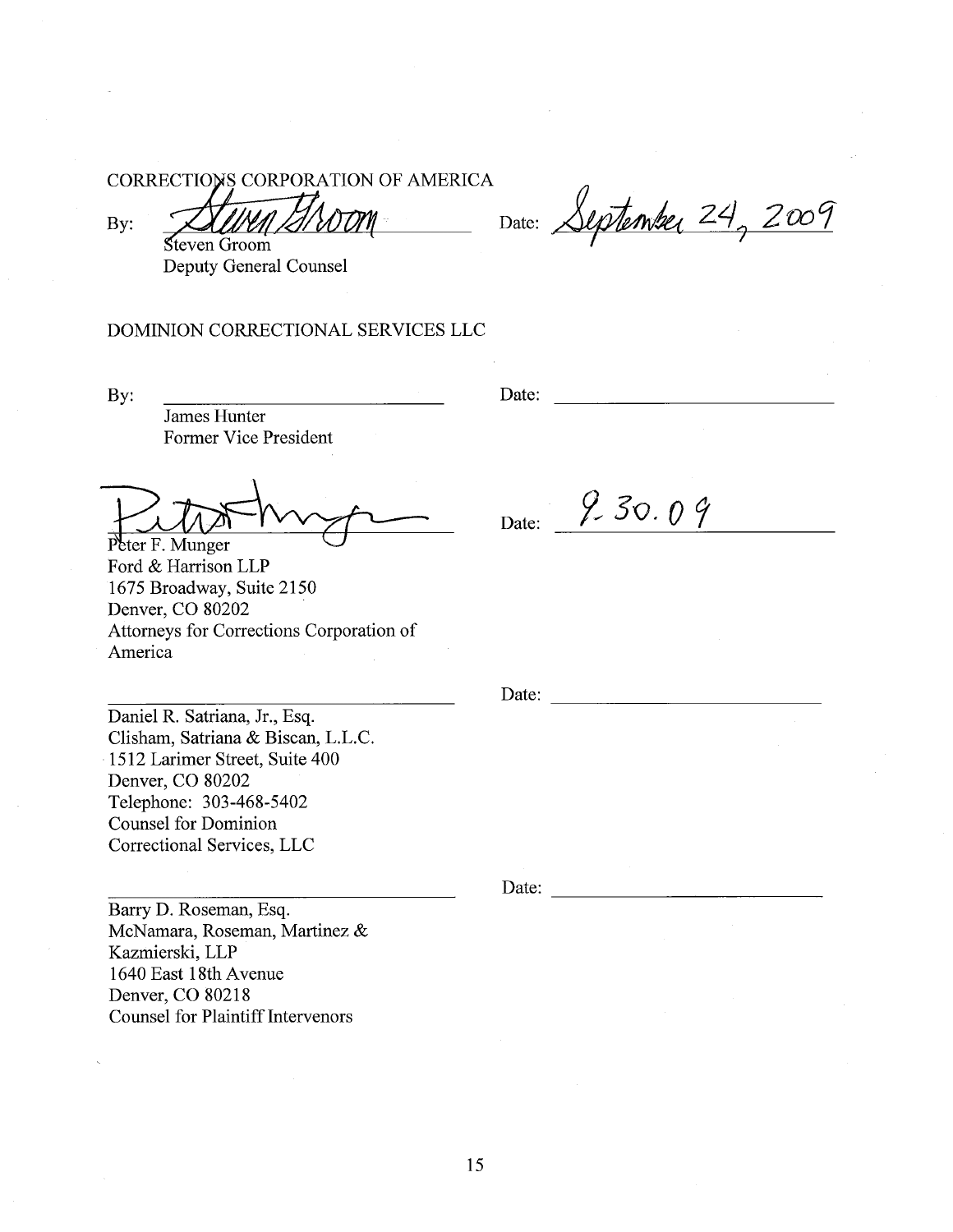## CORRECTIONS CORPORATION OF AMERICA

By:

Steven Groom Deputy General Counsel Date:

Date:

Date:

DOMINION CORRECTIONAL SERVICES LLC

By:

James Hunter Former Vice President

Peter F. Munger Ford & Harrison LLP. 1675 Broadway, Suite 2150 Denver, CO 80202 Attorneys for Corrections Corporation of America  $\subset$ 

又丨

Damel R. Satriana, Jr., Esq. Clisham, Satriana & Biscan, L.L.C. 1512 Larimer Street, Suite 400 Denver, CO 80202 Telephone: 303-468-5402 Counsel for Dominion Correctional Services, LLC

Barry D. Roseman, Esq. McNamara, Roseman, Martinez & Kazmierski, LLP 1640 East 18th Avenue Denver, CO 80218 Counsel for Plaintiff Intervenors

Date:  $9/30/09$ 

 $-23,2007$ 

Date: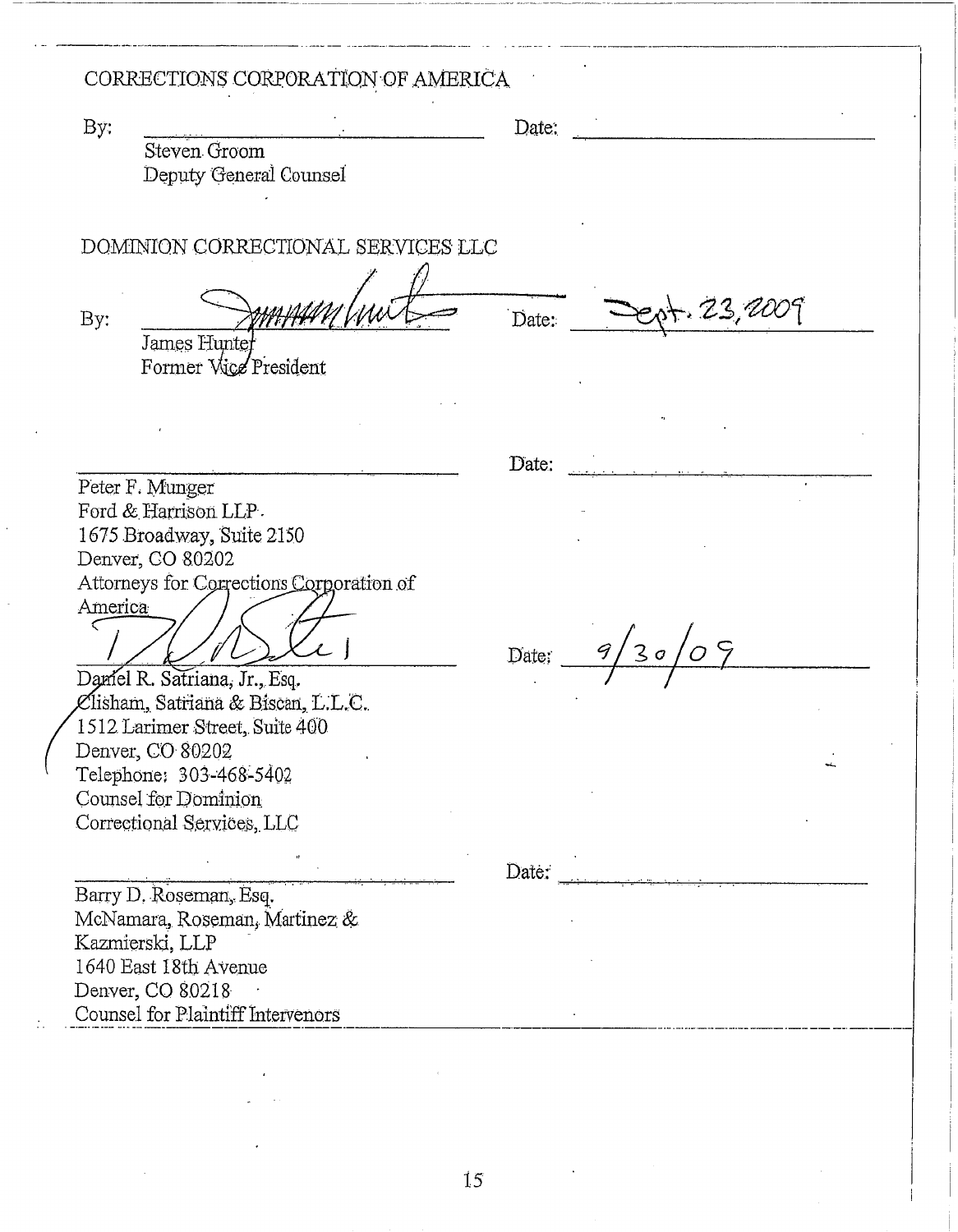## CORRECTIONS CORPORATION OF AMERICA

| By:     |                                                                     | Date: |                   |
|---------|---------------------------------------------------------------------|-------|-------------------|
|         | <b>Steven Groom</b><br>Deputy General Counsel                       |       |                   |
|         | DOMINION CORRECTIONAL SERVICES LLC                                  |       |                   |
| By:     | James Hunter                                                        | Date: |                   |
|         | Former Vice President                                               |       |                   |
|         | <u> A Britannich Machine (Barbara)</u>                              | Date: |                   |
|         | Peter F. Munger<br>Ford & Harrison LLP                              |       |                   |
|         | 1675 Broadway, Suite 2150<br>Denver, CO 80202                       |       |                   |
| America | Attorneys for Corrections Corporation of                            |       |                   |
|         |                                                                     |       | Date:             |
|         | Daniel R. Satriana, Jr., Esq.<br>Clisham, Satriana & Biscan, L.L.C. |       |                   |
|         | 1512 Larimer Street, Suite 400<br>Denver, CO 80202                  |       |                   |
|         | Telephone: 303-468-5402                                             |       |                   |
|         | <b>Counsel for Dominion</b>                                         |       |                   |
|         | Correctional Services, LLC                                          |       |                   |
|         | osena                                                               | Date: | otember<br>25.780 |
|         | Barry D. Rogeman, Esq.                                              |       |                   |
|         | McNamara, Roseman, Martinez &<br>Kazmierski, LLP                    |       |                   |
|         | 1640 East 18th Avenue                                               |       |                   |
|         | Denver, CO 80218                                                    |       |                   |
|         | Counsel for Plaintiff Intervenors                                   |       |                   |
|         |                                                                     |       |                   |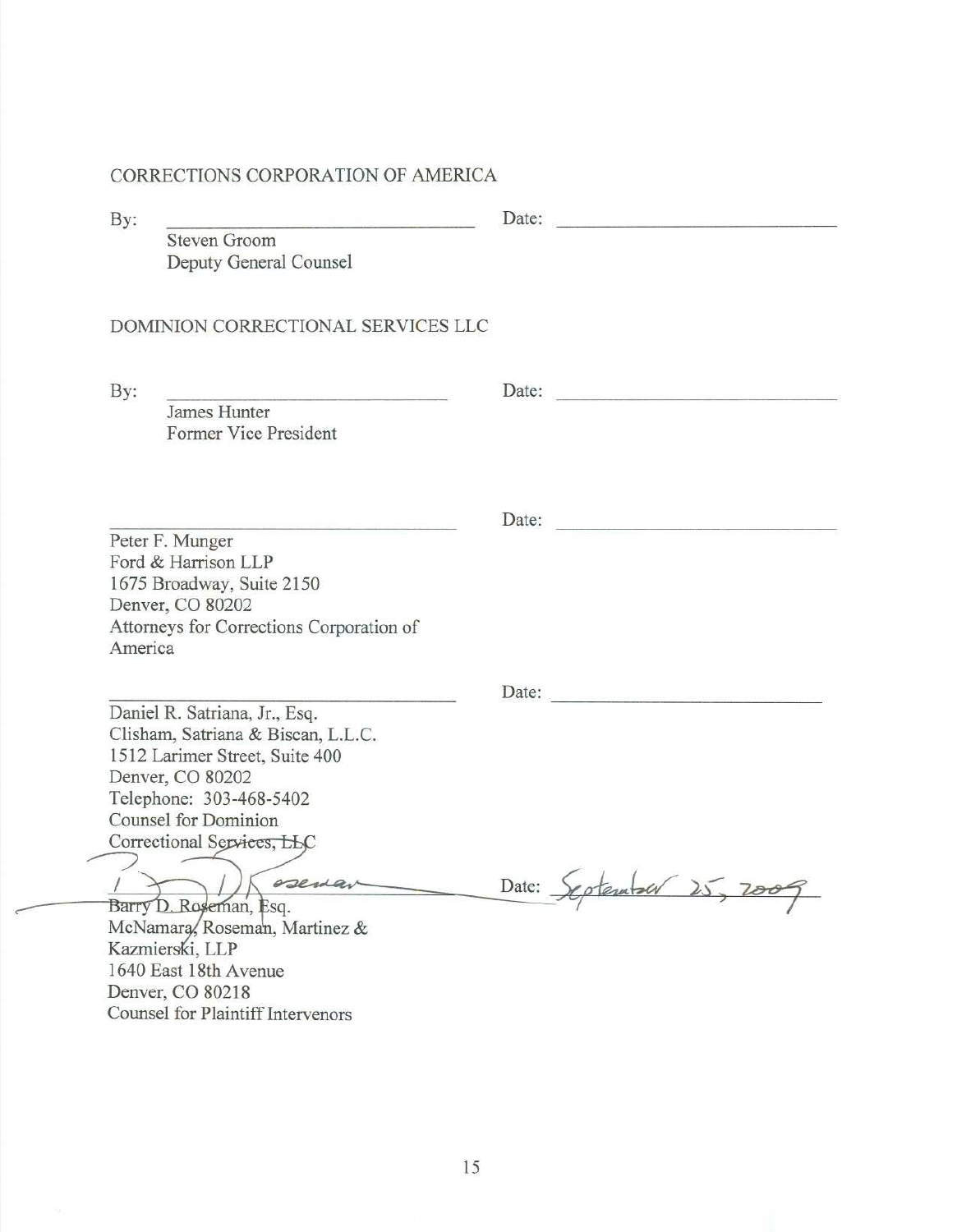|      | <b>CLASS MEMBER</b>             | <b>Wages</b>     | Compensatory |
|------|---------------------------------|------------------|--------------|
| 1.   | Darlene Alvord                  | $\theta$         | 15,000       |
| 2.   | <b>Nanette Aragon</b>           | 10,000           | 10,000       |
| 3.   | <b>Amanda Armstrong Marquez</b> | $\overline{0}$   | 50,000       |
| 4.   | <b>Sabinita Barron</b>          | $\boldsymbol{0}$ | 130,000      |
| 5.   | <b>Carolyn Baylor</b>           | $\overline{0}$   | 5,000        |
| 6.   | <b>Emma Cordova</b>             | 30,000           | 70,000       |
| 7.   | <b>Venisha Lopez</b>            | 10,000           | 10,000       |
| 8.   | <b>Genevieve Luna</b>           | $\overline{0}$   | 100,000      |
| 9.   | <b>Lisamarie Maize</b>          | $\overline{0}$   | 40,000       |
| 10.  | <b>Marcia Manchego</b>          | 15,000           | 50,000       |
| 11.  | <b>Janelle Marquez</b>          | $\overline{0}$   | 40,000       |
| 12.  | <b>Sunni O'Malley</b>           | $\overline{0}$   | 50,000       |
| 13.  | <b>Christine Newland</b>        | 25,000           | 130,000      |
| 14.  | <b>Pam Pearce</b>               | 7,500            | 7,500        |
| 15.  | <b>Shirley Richardson</b>       | $\overline{0}$   | 40,000       |
| 16.  | <b>Kathleen Robinson</b>        | 7,500            | 7,500        |
| 17.1 | <b>Dolores Salazar</b>          | $\boldsymbol{0}$ | 100,000      |
| 18.  | <b>Debbie Salas</b>             | $\overline{0}$   | 15,000       |
| 19.  | Valori Segura                   | $\overline{0}$   | 60,000       |
| 20.1 | <b>Balbina Tavarez</b>          | $\boldsymbol{0}$ | 40,000       |

# **Exhibit A - Class Member Allocations**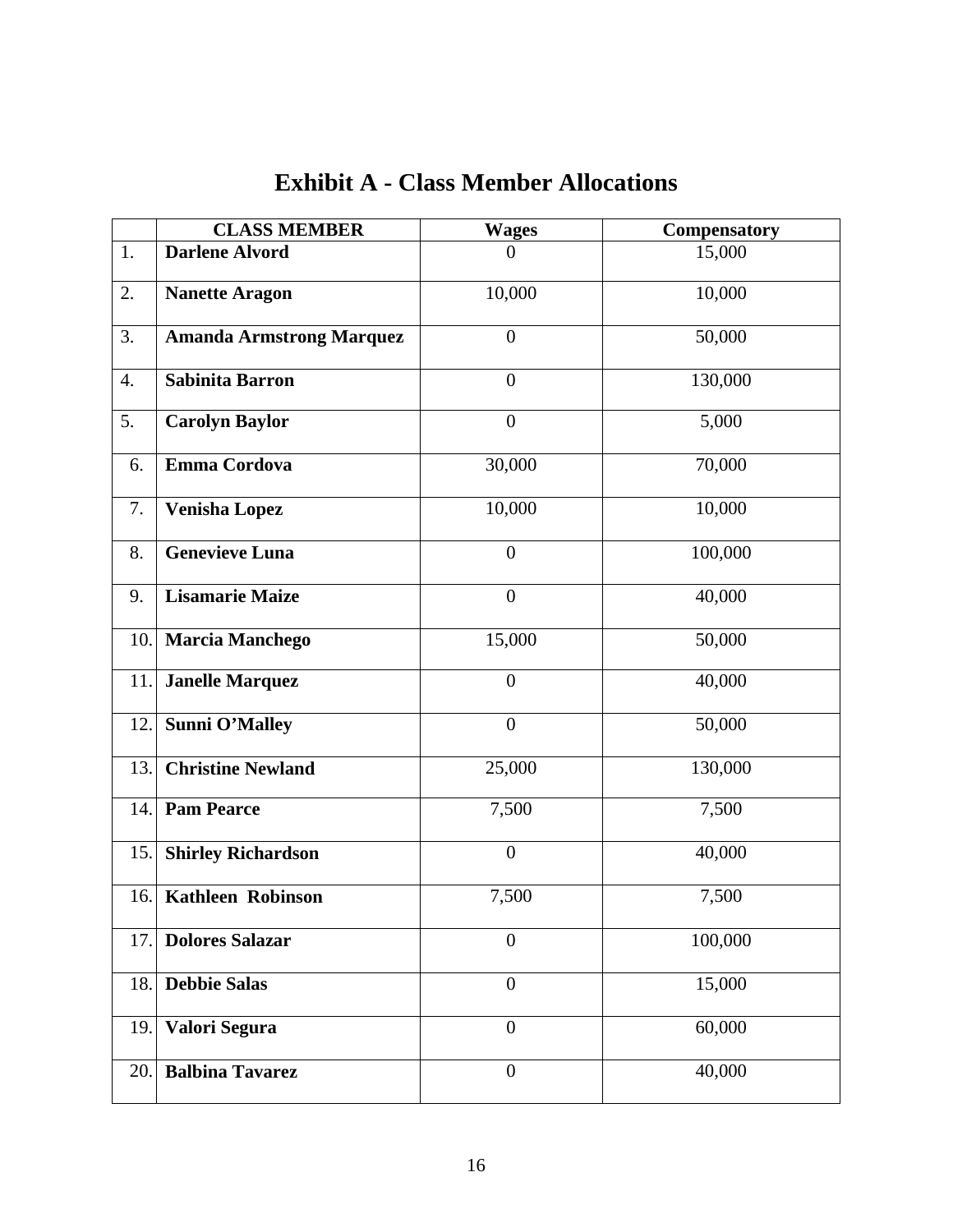| 21. Catheryn Watkins                                 | 10,000 | 75,000  |
|------------------------------------------------------|--------|---------|
| 22. McNamara, Roseman,<br>Martinez & Kazmierski, LLP |        | 140,000 |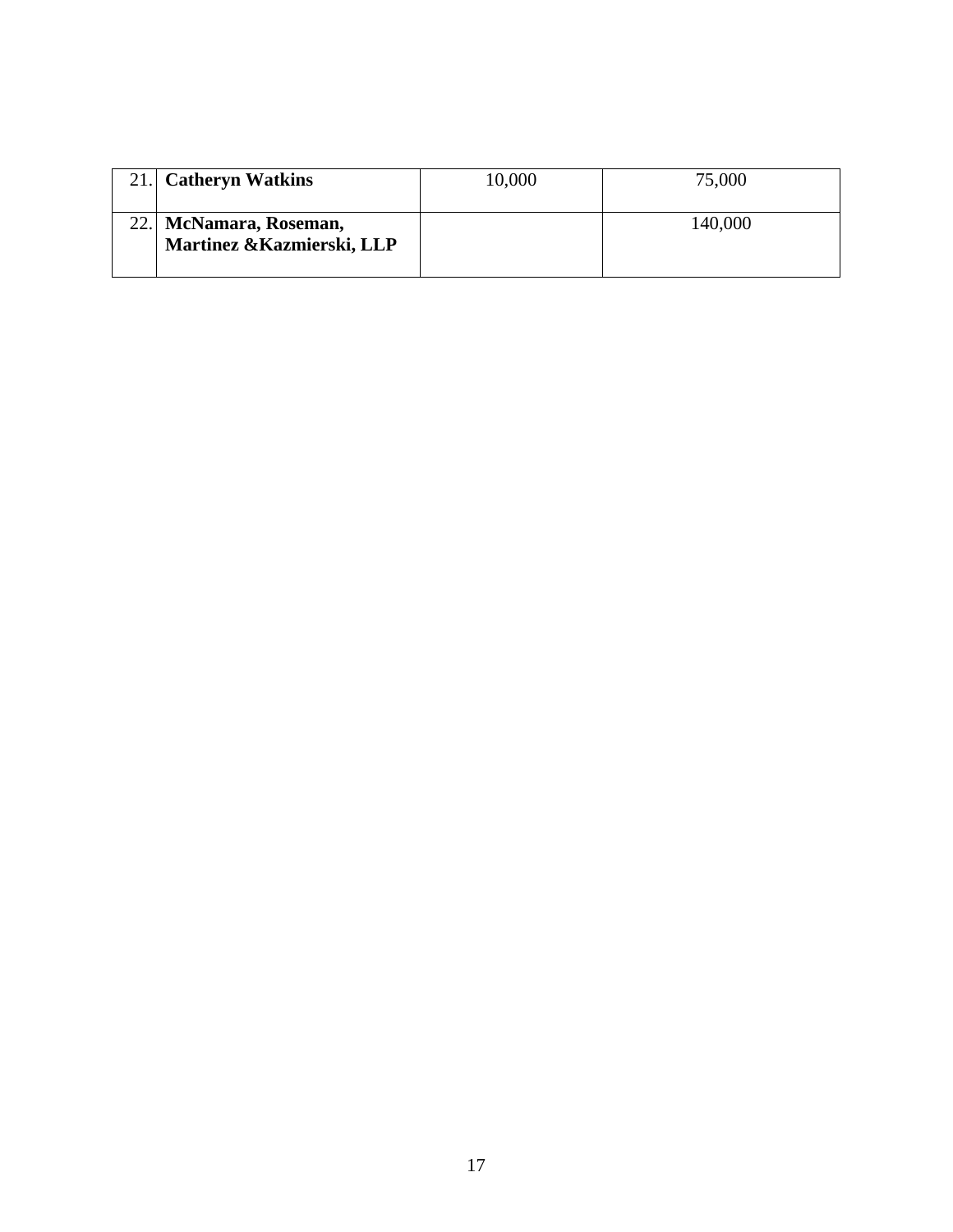## **Exhibit B – Letter from Corrections Corporation of America**

Dear \_\_\_\_\_\_\_\_\_\_\_\_\_:

 CCA regrets that you feel that you were treated inappropriately during your employment. Please rest assured CCA remains committed to providing all of its employees with a workplace free of unlawful discrimination.

Sincerely,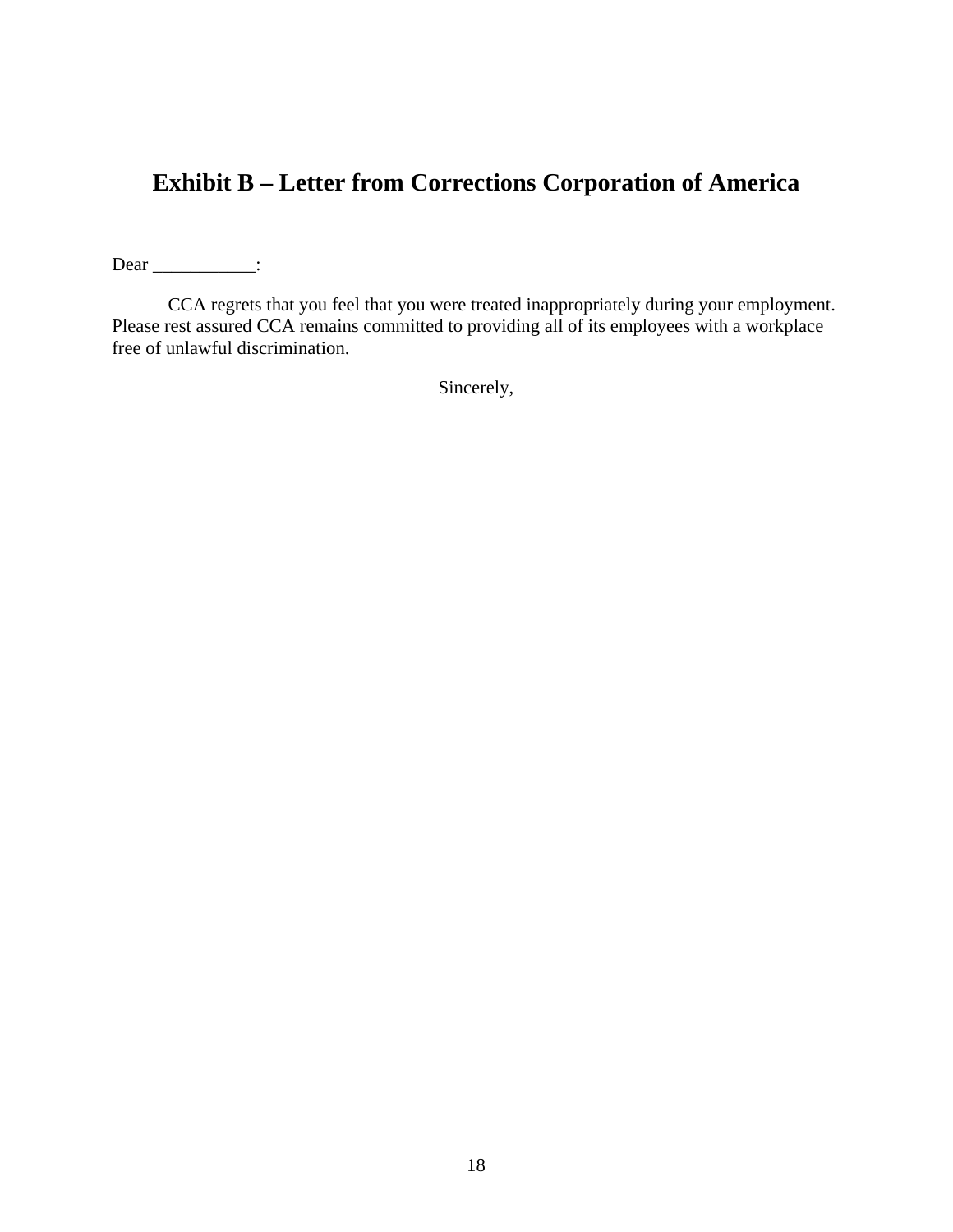# **Exhibit C – Letter from Dominion Correctional Services, LLC**

Dear \_\_\_\_\_\_\_\_\_\_\_\_\_:

Dominion Correctional Services, LLC regrets that you feel that you were treated inappropriately during your employment.

Sincerely